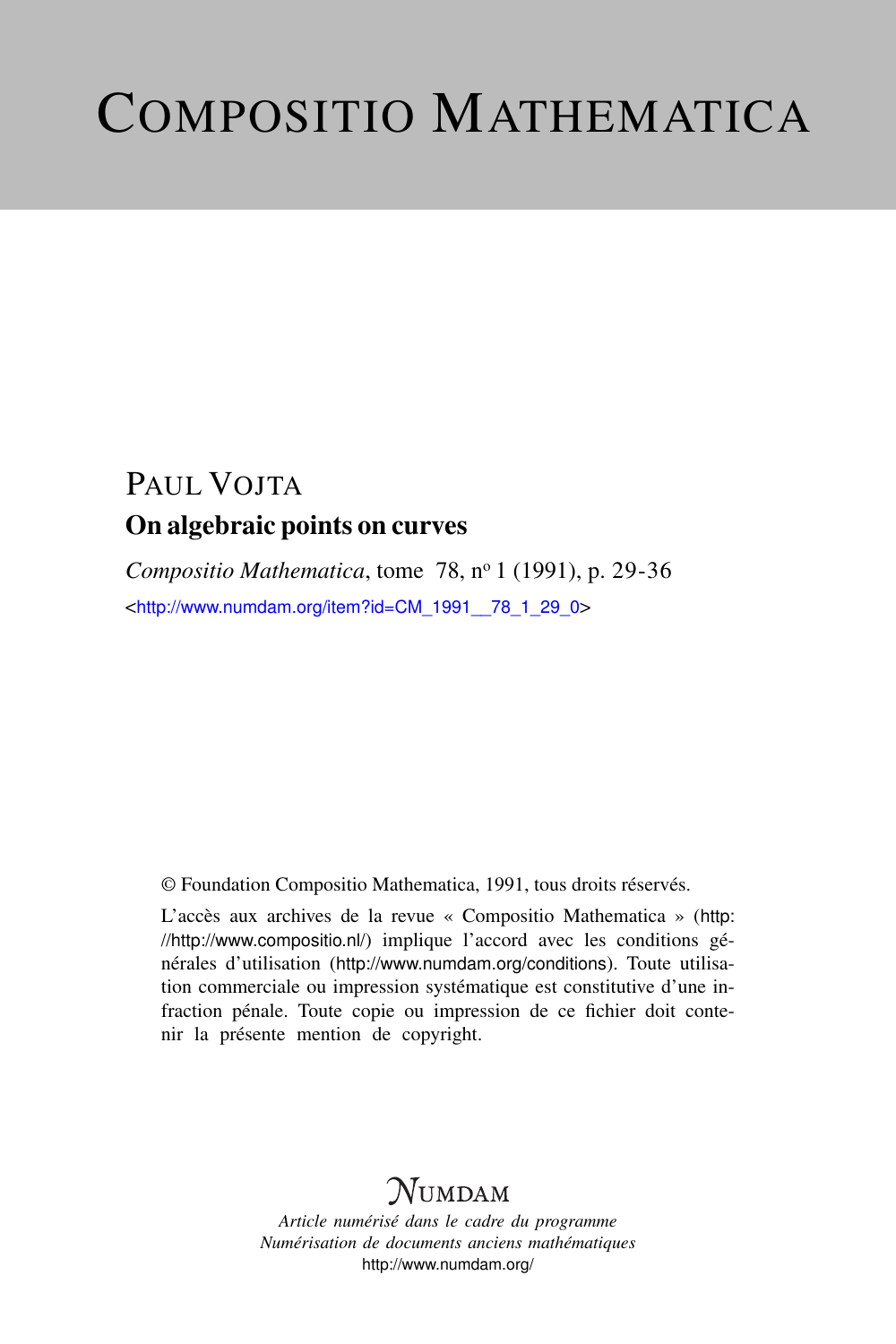29 Compositio Mathematica 78: 29-36, 1991. (C 1991 Kluwer Academic Publishers. Printed in the Netherlands.

## On algebraic points on curves

PAUL VOJTA\*

Department of Mathematics, University of California, Berkeley, CA 94720, USA

Received 22 May 1989; accepted 1 May 1990

In [V1], we conjectured that algebraic points (of bounded degree over  $\mathbb{Q}$ ) on a fixed curve should obey a height inequality of the following form. Let  $P$  be an algebraic point on a curve C of genus  $q > 1$ , defined over a number field. Let K be the canonical divisor on C and let  $h<sub>K</sub>(P)$  denote the (logarithmic, absolute) height of P relative to K ([V1], Section 1.2). Also let

$$
d(P) = \frac{\log D_{K(P)/\mathbb{Q}}}{\lceil K(P) : \mathbb{Q} \rceil}
$$

be the normalized logarithmic discriminant of (the field of definition of) P. Then we have

CONJECTURE 0.1 ([V1], (5.5.0.1)). For all  $\varepsilon > 0$  and all algebraic points P on C of bounded degree,

 $h_{\kappa}(P) \leq (1 + \varepsilon)d(P) + O(1)$ 

where the constant in  $O(1)$  depends on C,  $\varepsilon$ , and on the bound on the degree.

This conjecture, if true, would imply the *abc* conjecture and the asymptotic Fermat conjecture, among others (see [V1],  $(5.5.1)$ – $(5.5.2)$  or Appendix 5.ABC and [V2], Section 5).

It is not clear whether the assumption bounding the degree is really necessary.

The purpose of this note is to prove the following weaker variant of Conjecture 0.1 in the function field case, as was promised in [V2], p. 164. (For notation, see Section 1.)

THEOREM 0.2: Let C be a curve defined over a function field of characteristic zero, and fix  $\varepsilon > 0$ . Then for all algebraic points P on C,

$$
h_K(P) \leqslant (2 + \varepsilon)d(P) + O(1) \tag{0.3}
$$

where the constant in  $O(1)$  depends on C and  $\varepsilon$ .

<sup>\*</sup>Supported by NSF Grant DMS 84-14105 and by the Miller Institute for Basic Research in Science.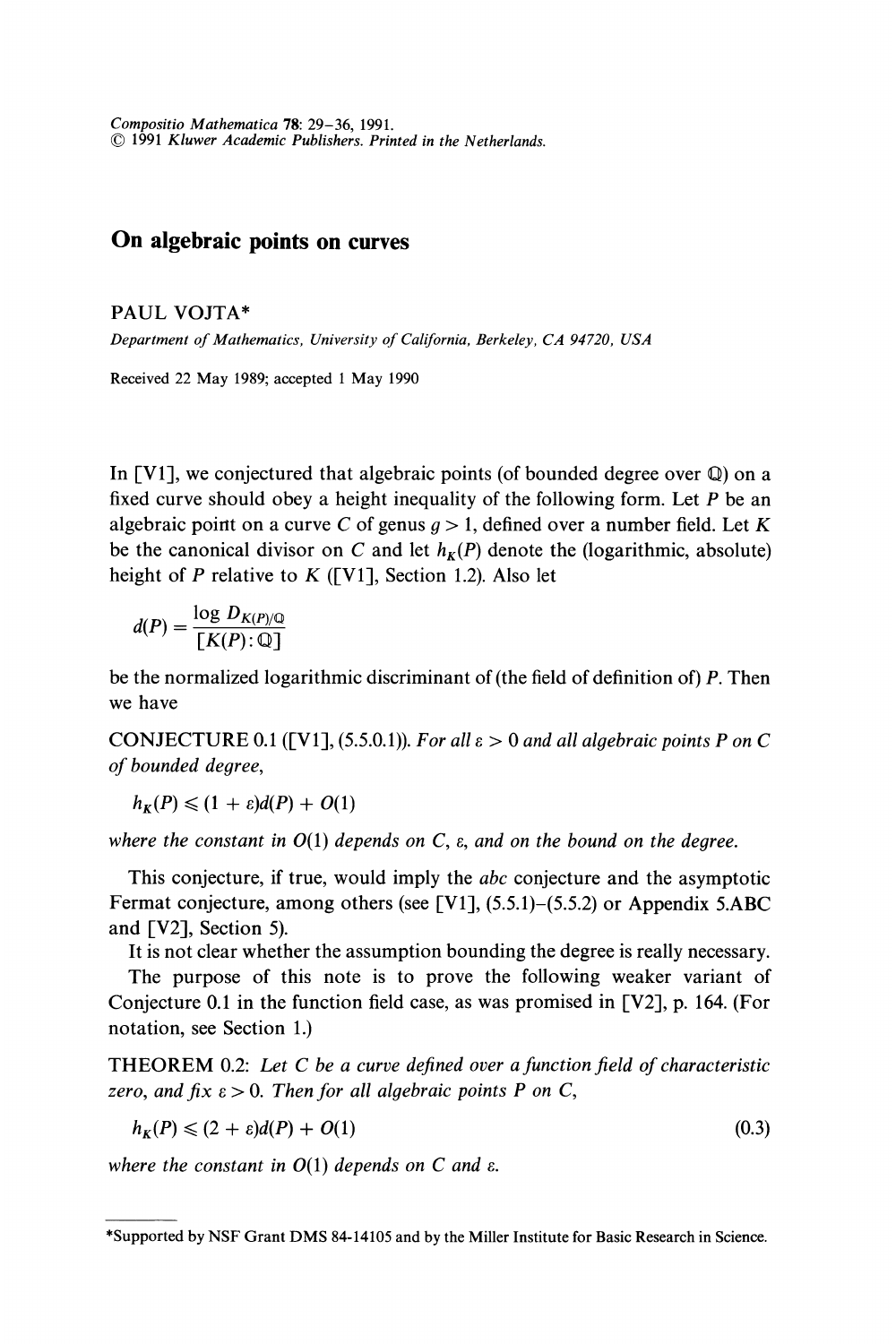Note that the degree may be unbounded in this case.

The proof uses the methods of Grauert's proof of Manin's theorem ([G], see also [D]), and therefore it is unlikely to translate into the number field case. In particular, it makes essential use of the derivative with respect to the variable on the base. On a related note, one might hope to decrease the  $2 + \varepsilon$  by making use of higher derivatives as well, but this is not the case.

The method does not produce an effective bound for the constant in  $O(1)$ . It is plausible, however, that one might bound the number of algebraic families occurring in Corollary 4.4, and therefore get an effective bound on the number of families of exceptions to the above inequality with a given constant. It would not be a neat formula, though; 1 leave the details to those more interested in pursuing these questions.

To conclude this section, we note that other bounds of the form (0.3) are already known:

 $\vdots$ 

$$
h_K(P) \leq 8 \cdot 3^{3g+1}(g-1)^2 \left(s+1+\frac{d(P)}{3^g}+\frac{1}{3^{3g}}\right)
$$
  

$$
h_K(P) \leq 2(2g-1)^2(d(P)+s);
$$
  

$$
h_K(P) \leq \left(\frac{20g-15}{6}\right)d(P)+O(1);
$$

(where s is the number of bad fibres). The first two bounds above are effective; they are due, respectively, to Szpiro [Sz] and Esnault and Viehweg [E-V]. Note also that Szpiro has a variant of the first bound above in characteristic  $p > 0$ . The last bound follows from the function field analogue of [V2], Theorem 3.5, using Corollary 2.2 in place of Conjecture 3.3. All of the arguments carry over to the function field case directly, omitting special arguments for the fibres over 2 and  $\infty$ . For example, the Minkowski argument of Step 2 of the proof of Lemma 3.6 can be replaced by an application of the Riemann-Roch theorem. (One can also improve the above inequality slightly, as follows. Let  $B_6$  be a smooth projective curve for which  $F_6 = K(B_6)$  (notation as in [V2]); let D'' be the divisor on  $B_6$  corresponding to the restriction of the divisor D' on  $X_6$  to smooth fibres. We first want to make deg D'' even. If  $X_6$  has bad fibres, then this can be done by adding a point of bad reduction to D"; otherwise we must have  $g(B_6) > 0$  and we can then replace  $B_6$  with a nontrivial étale double cover to obtain the desired effect. Then, since the group  $Jac(B_6)(\mathbb{C})$  is divisible, D" is linearly equivalent to a divisor divisible by two. Thus, after multiplying h by a constant in  $F_6$ , we may assume that D' is supported only on fibres of bad reduction. Then the factor 5/4 in condition (c) of the lemma disappears, and we have the bound

$$
h_K(P) \leqslant \left(\frac{8g-6}{3}\right)d(P) + O(1)
$$

in place of the above bound.)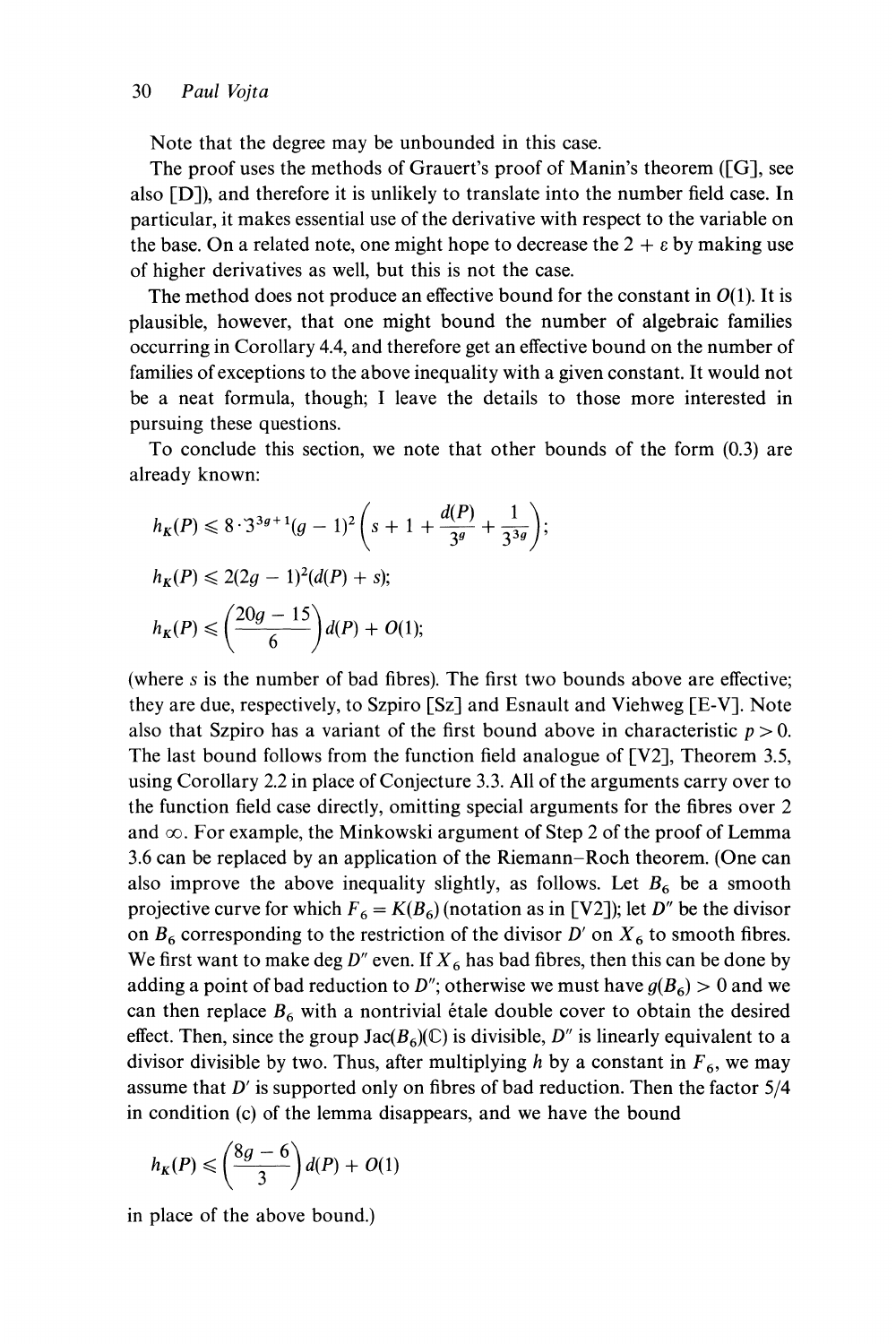#### 1. Notation

Let  $B$  be a smooth connected projective curve of genus  $q$  defined over an algebraically closed field k of characteristic zero. Let  $\pi: X \rightarrow B$  be a flat proper morphism with connected fibres, and assume that  $X$  is a regular surface. Let  $g$ denote the genus of the generic fibre C of  $\pi$ .

Algebraic points  $P$  on  $C$  correspond to commutative diagrams

$$
B' \xrightarrow{\qquad \qquad } B'
$$

where B' is a (smooth, connected, projective) cover of B and  $s_p: B' \to X$  is generically an injection.

Let  $\omega_{X/B}$  be the relative dualizing sheaf, and let

$$
h_K(P) = \frac{\deg s_P^* \omega_{X/B}}{[K(B'):K(B)]}.
$$

Finally, let  $q'$  denote the genus of  $B'$  and let

$$
d(P) = \frac{2q'-2}{[K(B') : K(B)]}.
$$

#### 2. Effective divisors on ruled surfaces

Throughout this section, let  $\mathscr E$  be a locally free sheaf of rank 2 on C; note that its degree is defined ([H], II Ex. 6.12). We recall the ruled surface  $\mathbb{P}(\mathscr{E})$  ([H], Section II.7 and V 2.8) and its associated morphism  $p: \mathbb{P}(\mathscr{E}) \to C$  and invertible sheaf  $\mathcal{O}(1)$ .

**LEMMA** 2.1. Assume that  $\deg \mathcal{E} > 0$  and let D be a divisor on C such that

$$
\deg D = \deg \mathscr{E}.\tag{2.2}
$$

Then for all rational  $\epsilon > 0$  and all sufficiently large  $n \in \mathbb{N}$  such that  $n\epsilon \in \mathbb{Z}$ ,

 $h^0(\mathcal{O}(n(2+\varepsilon))\otimes p^*\mathcal{O}_C(-nD))>0.$ 

*Proof.* For all  $n \in \mathbb{Z}$  such that  $n \in \mathbb{Z}$ , let

 $\mathcal{L}_n = \mathcal{O}(n(2+\varepsilon)) \otimes p^* \mathcal{O}_C(-nD).$ 

Standard computations on ruled surfaces ([H], V 2.9) show that

 $\mathcal{O}(1)^2 = \text{deg }\mathscr{E},$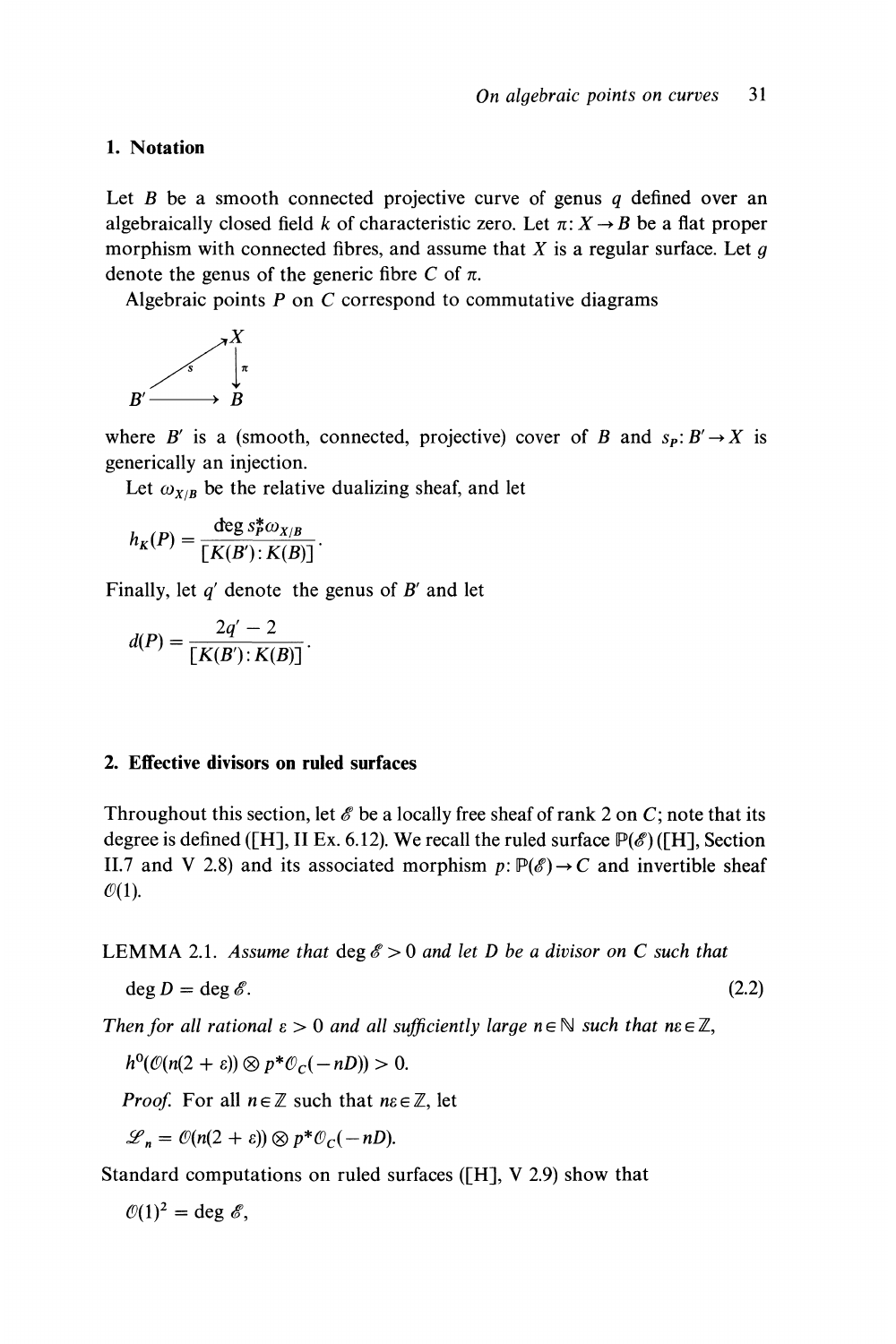where the square on the left-hand side is an intersection number. It then follows from (2.2) that

$$
\mathcal{L}_n^2 = n^2(2\varepsilon + \varepsilon^2) \deg \mathscr{E}
$$
  
> 0.

Thus  $\chi(\mathcal{L}_n) > 0$  for *n* sufficiently large. Since  $\mathcal{L}_n$  meets fibres of *p* positively, it follows by duality that

$$
h^2(\mathscr{L}_n)=0.
$$

By the Riemann-Roch theorem, it follows that

 $h^0(\mathscr{L}_n) > 0$ 

for *n* sufficiently large.

## 3. Curves in  $\mathbb{P}(\Omega^1_Y)$

We consider the three-fold  $\mathbb{P}(\Omega_X^1)$ . It is a fibering of projective lines over X, and is also provided with a canonical invertible sheaf  $\mathcal{O}(1)$ . Let  $p : \mathbb{P}(\Omega_X^1) \to X$  denote the canonical morphism. Also, for a curve Y on  $\mathbb{P}(\Omega^1_X)$ , let deg Y denote the intersection number of Y with a generic fibre of  $\pi \circ p$ .

**PROPOSITION** 3.1. Fix a rational number  $\varepsilon > 0$ . Then there exists a constant c and an effective divisor  $\overline{E}$  on  $\mathbb{P}(\Omega_\chi^1)$  (both depending on  $\varepsilon$ ) such that for all irreducible curves Y on  $\mathbb{P}(\Omega^1_X)$  not contained in  $\overline{E}$ ,

$$
(Y \cdot p^* \omega_{X/B}) \le (2 + \varepsilon)(Y \cdot \mathcal{O}(1)) + c \deg Y. \tag{3.2}
$$

Proof. We first proceed by applying Lemma 2.1 to the locally free sheaf

$$
\mathscr{E} = \Omega_X^1 | C = \Omega_{X/k} | C.
$$

Then the generic fibre P of  $\pi \circ p$  is the ruled surface of Lemma 2.1, and  $\mathcal{O}_{\mathbb{P}(\mathscr{E})}(1)$ (resp.  $p: \mathbb{P}(\mathscr{E}) \to C$ ) is the restriction of  $\mathcal{O}_{\mathbb{P}(\Omega^1)}(1)$  (resp.  $p: \mathbb{P}(\Omega^1_X) \to X$ ). The sequence

 $0 \to \pi^* \Omega_{R/k} \to \Omega_{X/k} \to \Omega_{X/R} \to 0$ 

of sheaves on  $X$  is exact except for the left-most term. On the left it is exact wherever the fibre of  $\pi$  is reduced. Therefore, this gives an exact sequence of sheaves on C:

$$
0 \to \mathcal{O}_C \to \mathscr{E} \to \Omega_{C/K(B)} \to 0.
$$

In particular,

deg  $\mathscr{E} =$  deg  $\Omega_{C/K(B)} = 2g - 2$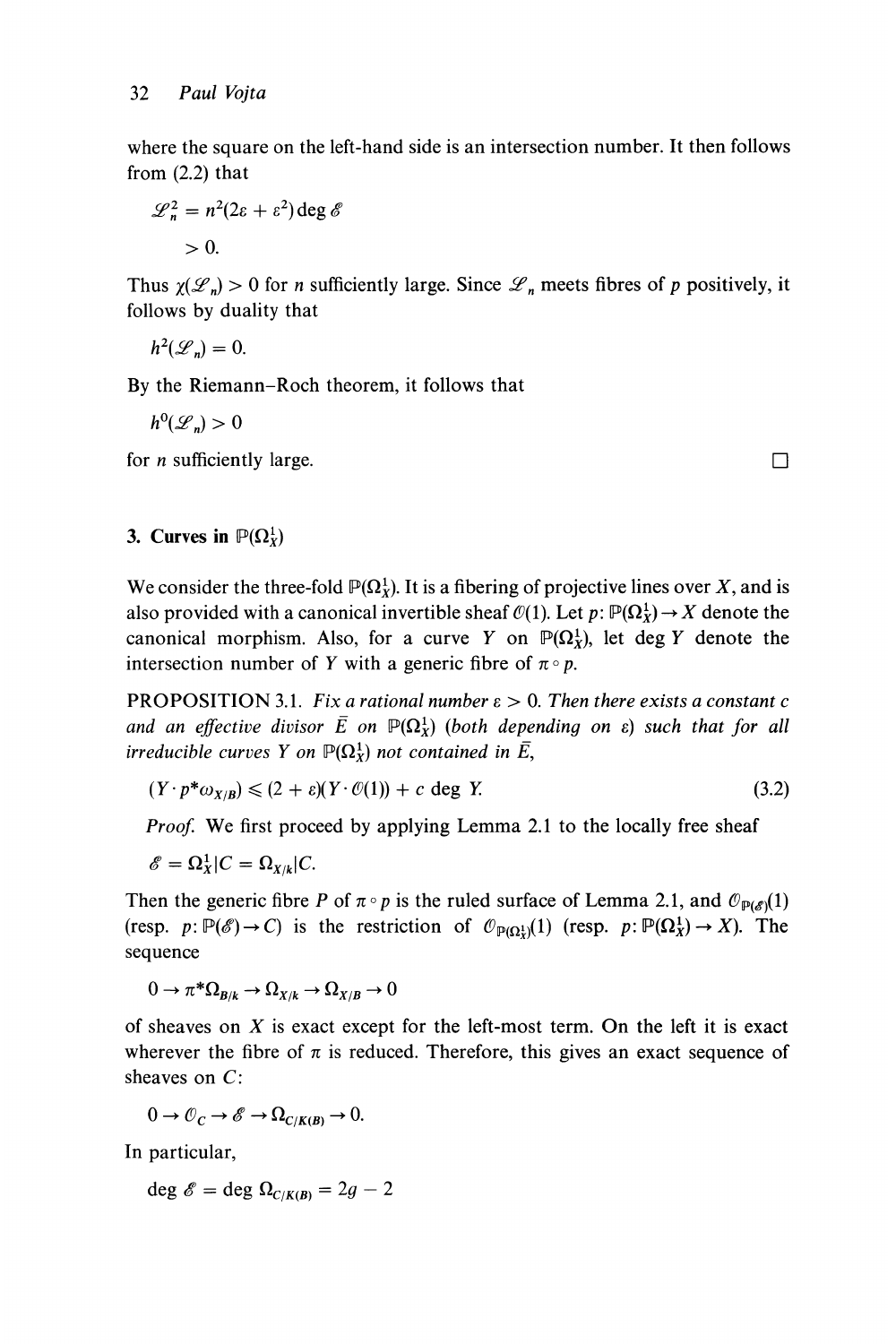and, by Lemma 2.1, there exists an effective divisor  $E$  on  $P$  and a natural number n such that

$$
\mathcal{O}_{\mathbb{P}(\mathscr{E})}(E) \cong \mathcal{O}_{\mathbb{P}(\mathscr{E})}(n(2+\varepsilon)) \otimes p^*(\Omega_{C/K(B)})^{\otimes -n}.
$$

Let E denote the closure of E in  $\mathbb{P}(\Omega_X^1)$ ; then

$$
\mathcal{O}_{\mathbb{P}(\Omega^1_X)}(\overline{E}) \cong \mathcal{O}_{\mathbb{P}(\Omega^1_X)}(n(2+\varepsilon)) \otimes p^* \omega_{X/B}^{\otimes -n} \otimes \mathscr{L}
$$

for some invertible sheaf  $\mathscr L$  on  $\mathbb P(\Omega^1)$  supported on the fibres of  $\pi \circ p$ . Since  $(Y \cdot \overline{E}) \geqslant 0$ ,

$$
(Y \cdot p^* \omega_{X/B}) \le (2 + \varepsilon)(Y \cdot \mathcal{O}(1)) + \frac{1}{n}(Y \cdot \mathcal{L})
$$
  
 
$$
\le (2 + \varepsilon)(Y \cdot \mathcal{O}(1)) + c \deg Y.
$$

### 4. Proof of Theorem 0.2

It will suffice to prove Theorem 0.2 when  $\varepsilon$  is rational.

We will use the following construction, due to Grauert:



The map  $t_p$  is obtained as follows. Whenever one has a locally free sheaf  $\mathscr E$  (e.g.  $\Omega_X^1$ , giving a morphism  $Y \to \mathbb{P}(\mathscr{E})$  is equivalent to giving a morphism s:  $Y \to X$ , an invertible sheaf  $\mathscr L$  on Y, and a surjective map of sheaves  $s^*\mathscr E \to \mathscr L$  on Y ([H], II 7.12). In this particular case,  $Y = B'$ ,  $\mathcal{L} = \Omega_{B'}^1$ , and the map of sheaves is the natural map  $s^*\Omega^1_X \to \Omega^1_{B'}$ . (This map is not necessarily surjective, but one can replace L with the image of the map  $s^*\Omega^1_X \to \Omega^1_{B'}$ .) Moreover, this image is  $t_p^* \mathcal{O}(1)$ .

Since

deg  $t_p^*\mathcal{O}(1) \leq \text{deg }\Omega^1_{B'} = 2q' - 2$ ,

we see that Theorem 0.2 follows from (3.2) for all points P such that  $t_P(B') \nsubseteq \overline{E}$ .

DEFINITION 4.2. Let X be a compact connected Kähler manifold, let  $\mathcal N$  be an invertible sheaf on X, and let  $\omega \in \Gamma(X, \Omega_X^1 \otimes_{\mathcal{O}_X} \mathcal{N})$ . Then a Pfaffian divisor with respect to  $\omega$  is a divisor which, when written as a Cartier divisor  $\{(U, f_U)\},$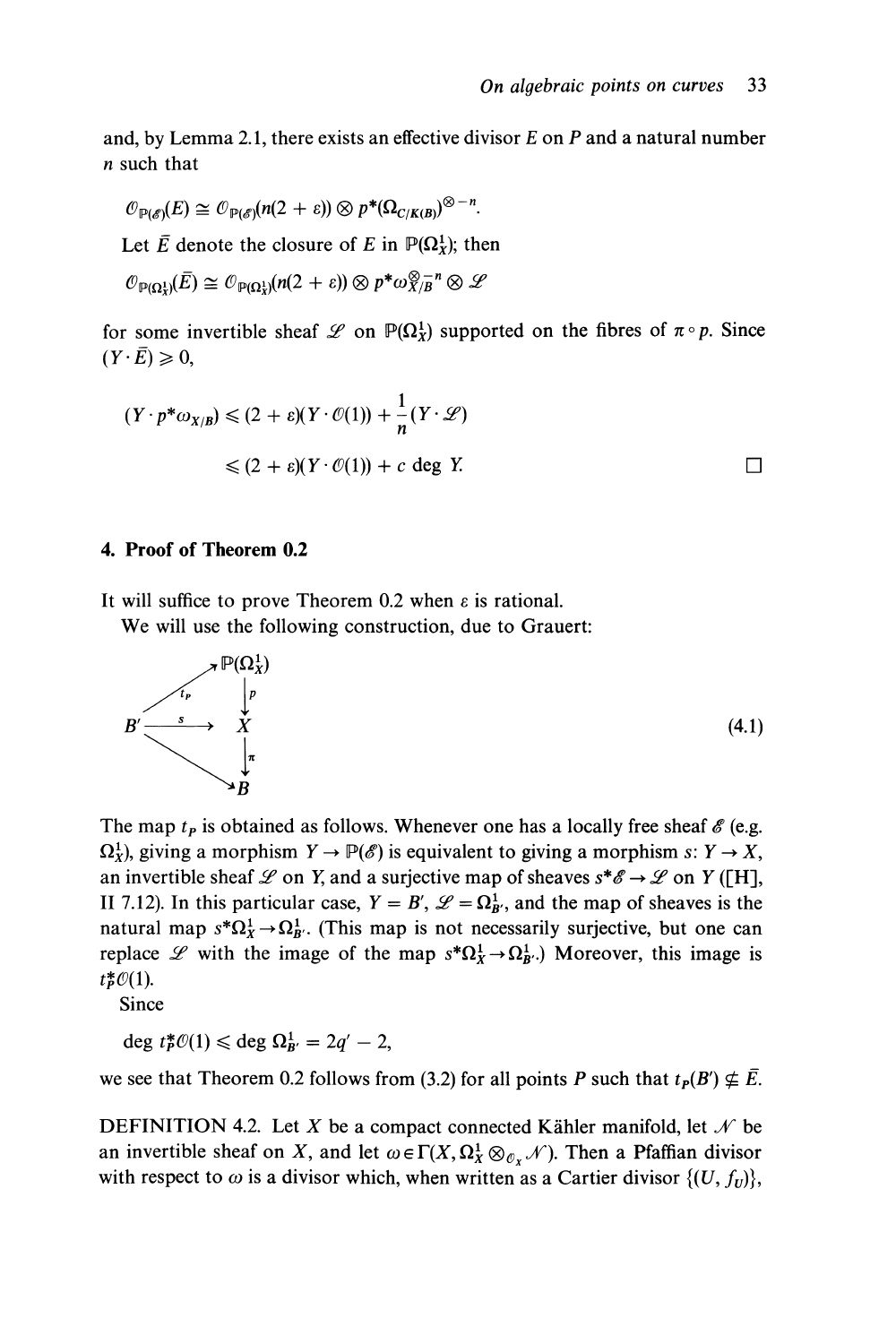has the property that for all  $U$ ,

$$
\omega \wedge \frac{\mathrm{d}f_U}{f_U} \in \Gamma(U, \Omega^2_X \otimes \mathcal{N}).
$$

We note that the above condition is independent of the choices of  $(U, f_U)$ representing D. Such divisors are also called integral submanifolds, but that is confusing terminology in the present context.

By choosing an injection  $\mathcal{N} \hookrightarrow \mathcal{M}_X$  (the sheaf of meromorphic functions on X), we may think of  $\omega$  as a meromorphic 1-form on X. Also, for any given point P, one can choose an injection as above so that  $\omega$  is holomorphic at P.

The rest of the proof of Theorem 0.2 is a consequence of the following theorem of Jouanolou:

THEOREM 4.3. Let X,  $\omega$ , and  $\mathcal N$  be as in the above definition. Then:

- (a) there are infinitely many irreducible Pfaffian divisors with respect to  $\omega$  if and only if  $\omega$  is of the form  $\omega = g d\phi$  for meromorphic functions g and  $\phi$  on X; and
- (b) if there are finitely many such divisors, then their number is bounded by

 $\dim[H^0(X, \Omega^2_X \otimes \mathcal{N})/\omega \wedge H^0(X, \Omega^1_Y)] + \rho + 1,$ 

where  $\rho$  is the Picard number of X.

*Proof.* See [J], [D].

Theorem 0.2 is an immediate consequence of the following corollary of Theorem 4.3:

COROLLARY 4.4. Let  $X$  be a smooth algebraic surface and let  $\overline{E}$  be an effective divisor on  $\mathbb{P}(\Omega^1_X)$ . Then the set of irreducible curves  $Y_0$  on X whose normalizations lift (via the construction (4.1)) to curves contained in  $\bar{E}$  is a union of finitely many algebraic families.

To see how this implies Theorem 0.2, we note that an algebraic family of curves  $Y_0 \subseteq X$  lifts to an algebraic family of curves  $Y \subseteq \mathbb{P}(\Omega_X^1)$ ; then the quantities ( $Y \cdot p^* \omega_{X/B}$ ), etc. in (3.2) are all constant as Y varies over such curves. Thus there exists a value of c such that (3.2) holds for all  $Y_0$  in that algebraic family. Since there are only finitely many algebraic families, by the above argument and Proposition 3.1 there exists a constant  $c$  such that (3.2) holds for all curves  $Y \subseteq \mathbb{P}(\Omega^1_X)$  obtained as in (4.1); then Theorem 0.2 follows.

Proof of Corollary 4.4. It will suffice to prove this for each irreducible component of  $\overline{E}$ ; hence we may assume that  $\overline{E}$  is irreducible. We may also assume that  $\overline{E}$  dominates X; otherwise it lies over a curve in X, and Y<sub>0</sub> must then equal that curve.

Now let X' be a desingularization of  $\overline{E}$  and let  $h: X' \to X$  be the composition of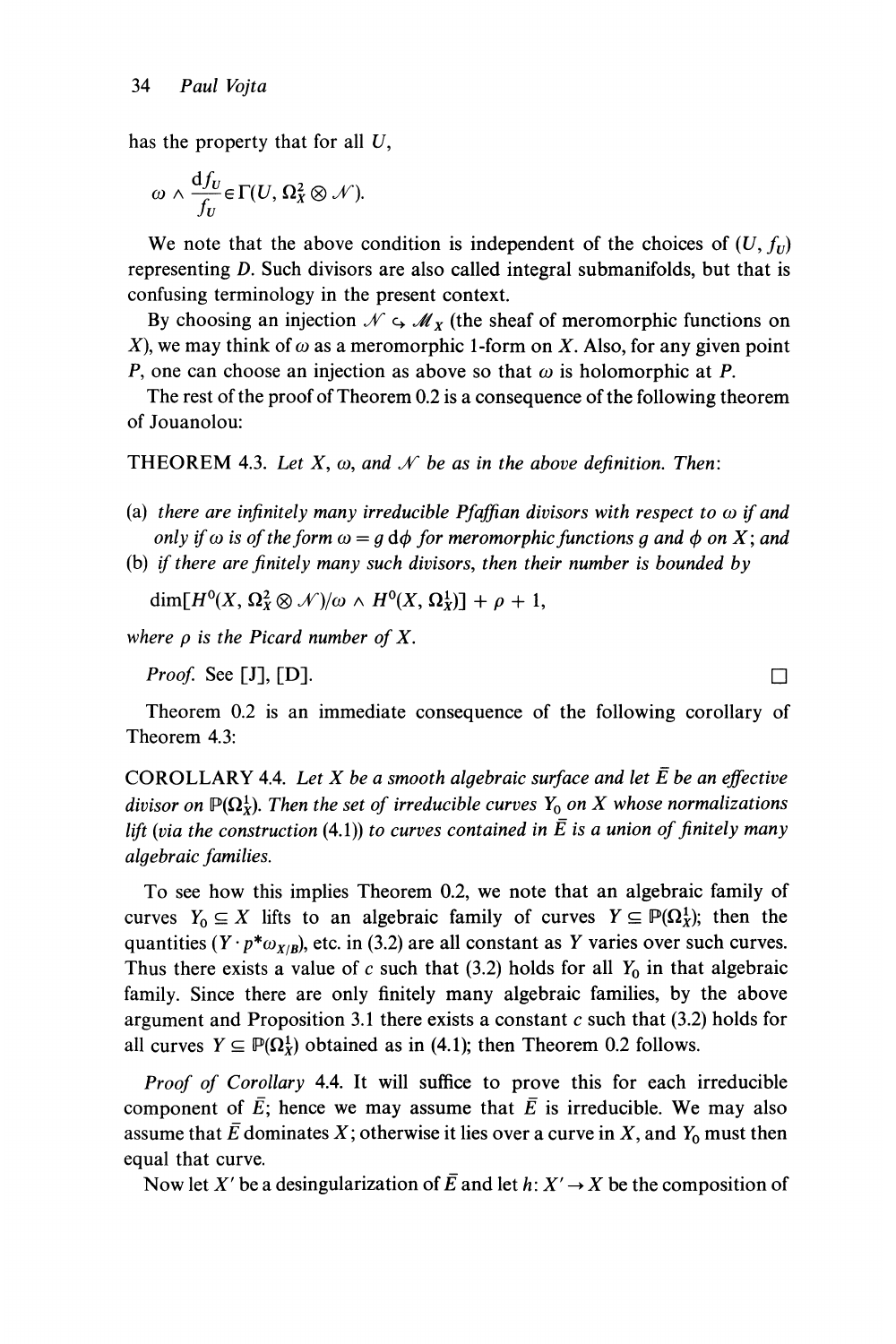p and the desingularization morphism. Let U be a nonempty open subset of X over which  $h$  is étale; then

$$
\Omega^1_{X'}|h^{-1}(U)\cong h^*\Omega^1_X|U;
$$

therefore one can lift  $\overline{E}$  to an irreducible divisor E' on  $\mathbb{P}(\Omega^1_Y)$ , of degree 1 over X'. After removing at most finitely many curves, we may assume that all curves  $Y_0$ meet U and therefore lift to curves  $Y_0 \subseteq X'$  whose liftings to  $\mathbb{P}(\Omega^1)$  lie in E'.

We would like to apply Theorem 4.3 to X'. Since  $\overline{E}$  is a section of the morphism  $p' : \mathbb{P}(\Omega^1_Y) \to X'$ , it follows from the definition of  $\mathbb{P}(\Omega^1_Y)$  that  $\overline{E}$ corresponds to a surjection  $\Omega^1_X \to \mathscr{L}$  for some invertible sheaf  $\mathscr{L}$  on X'. Let  $\omega$  be a meromorphic 1-form generating the kernel of this surjection. Now let  $Y_0'$  be a curve on  $X'$  whose lifting lies in  $E'$ , and let P be a smooth point on  $Y'_0$ . Then we may choose local coordinates  $z_1$ ,  $z_2$  on X' so that  $Y'_0$  is locally defined by  $z_1 = 0$ . After possibly multiplying by a meromorphic function, we may assume that  $\omega$  is holomorphic at P. By definition of the lifting construction, it follows that the surjection  $\Omega^1_{X'} \to \mathscr{L}$  is given by

$$
a_1 dz_1 + a_2 dz_2 \mapsto a_2 dz_2
$$

along  $Y'_0$ , i.e.,

$$
\omega = g_1 \, \mathrm{d} z_1
$$

on  $Y'_0$ . In a neighborhood of P, this becomes

$$
\omega = g_1 \, \mathrm{d}z_1 + g_2 z_1 \, \mathrm{d}z_2.
$$

Thus

$$
\omega \wedge \frac{\mathrm{d}z_1}{z_1} = g_2 \,\mathrm{d}z_2 \wedge \,\mathrm{d}z_1
$$

is holomorphic at P. Since this holds for almost all  $P \in Y'_0$ , it holds for all  $P \in X'$ , and thus  $Y_0'$  is a Pfaffian divisor with respect to  $\omega$ .

Thus, by Theorem 4.3, either (a) there are only finitely many irreducible curves  $Y_0 \subseteq X$  whose liftings lie in  $\overline{E}$ , or (b)  $\omega$  is of the form g d $\phi$  for some meromorphic functions  $g, \phi$  on X'. In the latter case, another argument using local coordinates shows that all such curves  $Y'_0$  are of the form  $\phi =$  constant; therefore all such  $Y_0$ lie in a pencil. Reducing to families of irreducible curves then gives a finite number of algebraic families.  $\Box$ 

#### References

[D] Deschamps, M., Courbes de genre géométrique borné sur une surface de type général (d'après F. A. Bogomolov). Séminaire Bourbaki 30e année, 1977/78, no. 519 (Lecture Notes in Mathematics, 710), Springer-Verlag, Berlin-Heidelberg-New York, 1978.